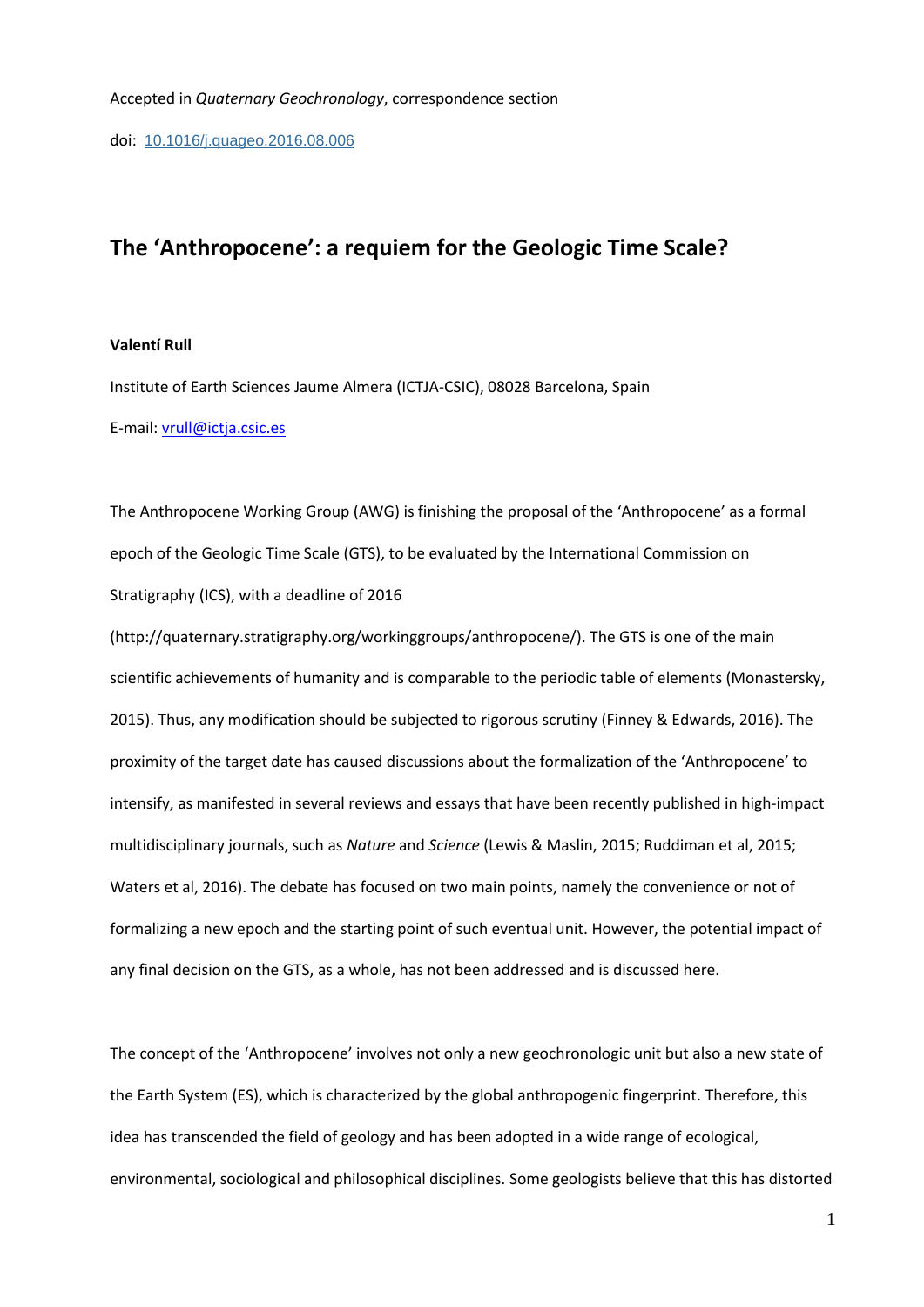the idea of the 'Anthropocene' as a geological unit (Hamilton, 2016) and has transformed the debate into a political, rather than scientific, issue (Finney & Edwards, 2016). Few scholars question the global impact of human activities on the ES; however, the acceptance of the 'Anthropocene' as a formal geologic epoch is controversial (Monasterski, 2015; Ruddiman et al, 2015; Hamilton, 2015). Even the defenders of its formalization disagree about the onset of this new epoch (Waters et al, 2015; Ruddiman et al, 2015), which is a key issue in the definition of any new geochronologic/chronostratigraphic unit. It has also been debated whether we need to define a new human-dominated epoch or era, as the anthropogenic impact on the ES started at the beginning of the Holocene, while this epoch already captures our imprint on the biogeosphere (Ruddiman et al, 2015). However, the term 'Anthropocene' is already firmly rooted in the scientific and popular literature and is likely here to stay (Ruddiman et al, 2015). Thus, this term is likely to be generally used in a formal or informal fashion regardless of the final decision of the ICS (Monasterski, 2015).

The recent literature contains plenty of proposals, opinions and debates about this topic. However, beyond these discussions, there is a major issue that has not been properly addressed yet. If formalized, the 'Anthropocene' epoch may conclude the current GTS. This would be true not only for this term but also for any other with the prefix 'Anthropo-', such as the 'Anthropozoic' era proposed by Antonio Stoppani more than 140 years ago (Stoppani, 1873). Given the predicted magnitude and extent of anthropogenic influence on the ES (Williams et al, 2015), a new era might be more appropriate than a new epoch. However, to date, there is no a reliable criterion to determine the correct formal rank (era, period, epoch, age, etc.) for the potential new unit (Rull, 2016). Whatever the choice, any new geologic unit with the prefix 'Anthropo-' will persist until the disappearance of our species on Earth, at which point the GTS will no longer make sense. Humanity will not last forever (Rull, 2009), and continuing the current demographic and technological standards will likely impact the ES and the sedimentary record. An eventual return to an ES and a geologic record free from human influence would likely imply a dramatic demographic reduction and a deep cultural disruption, after which the continuity of the current GTS may not be guaranteed either.

2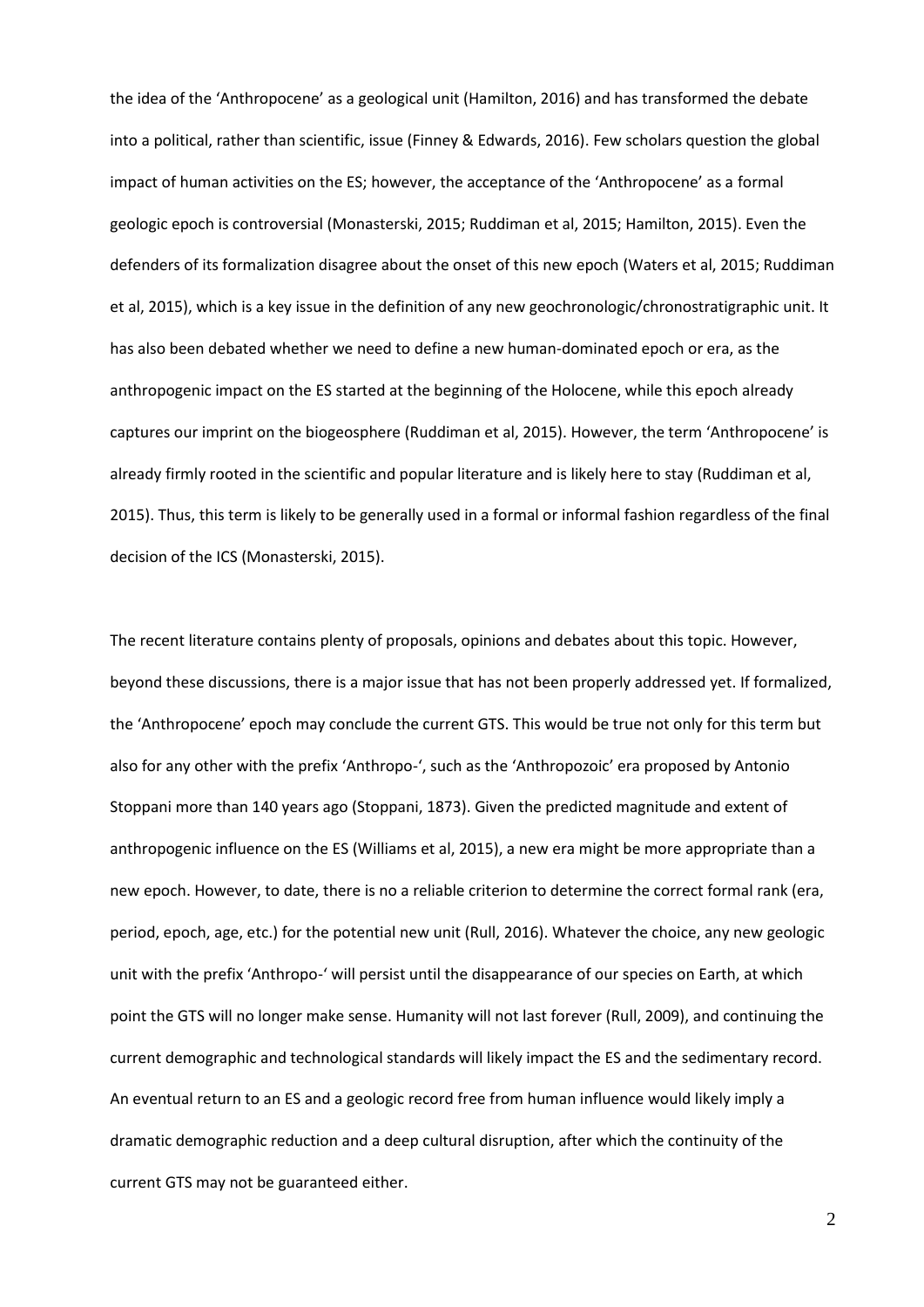Therefore, in addition to fulfilling the standard criteria for the acceptance of a new unit, the ICS should consider whether the GTS as we know it should be capped by the 'Anthropocene' epoch and, consequently, by the Cenozoic era. The same would be true for the 'Anthropozoic' era, which has been surprisingly ignored, since the beginning, in the debate of the humanized ES and its geologic signature. Indeed, the initial proponents of the 'Anthropocene' (Crutzen & Stoermer, 2000) mentioned Stoppani and his pioneering 'Anthropozoic' era but transformed the concept into an epoch without an explanation. In any case, if affirmative, the decision of closing the current GTS should be well substantiated for both present and future generations. Otherwise, future versions of the ICS may want to reopen the case and resurrect the prematurely-dead GTS. Accepting or not accepting the 'Anthropocene' as a formal geologic epoch may have paramount consequences for the current geologic framework. The AWG should address this issue in its final report, emphasizing the future of the GTS.

In summary, the problem is not as simple as formalizing or not formalizing the 'Anthropocene' as a new geologic epoch. Instead, we are facing a multi-faceted issue with mutually dependent answers. In addition to carefully analyzing the pros and cons of a new chronostratigraphic unit to designate the geologic expression of the humanized ES, the ICS should consider questions as for example: what should be the geochronologic rank of such a unit? Should the new unit contain the prefix 'Anthropo-'? As a consequence, should we cap the current GTS with this new unit? These points must be thoroughly discussed for the ICS to provide a complete and unbiased decision.

## **References**

Crutzen, P.J. & Stoermer, E.F., 2000. The 'Anthropocene'. Global Change Newsletter 41, 17–18. Finney, S.C. & Edwards, L.E., 2016. The "Anthropocene" epoch: scientific decision or political statement? GSA Today 26, 4-10.

Hamilton, C., 2015. Getting the Anthropocene so wrong. The Anthropocene Review 2, 102-107.

3